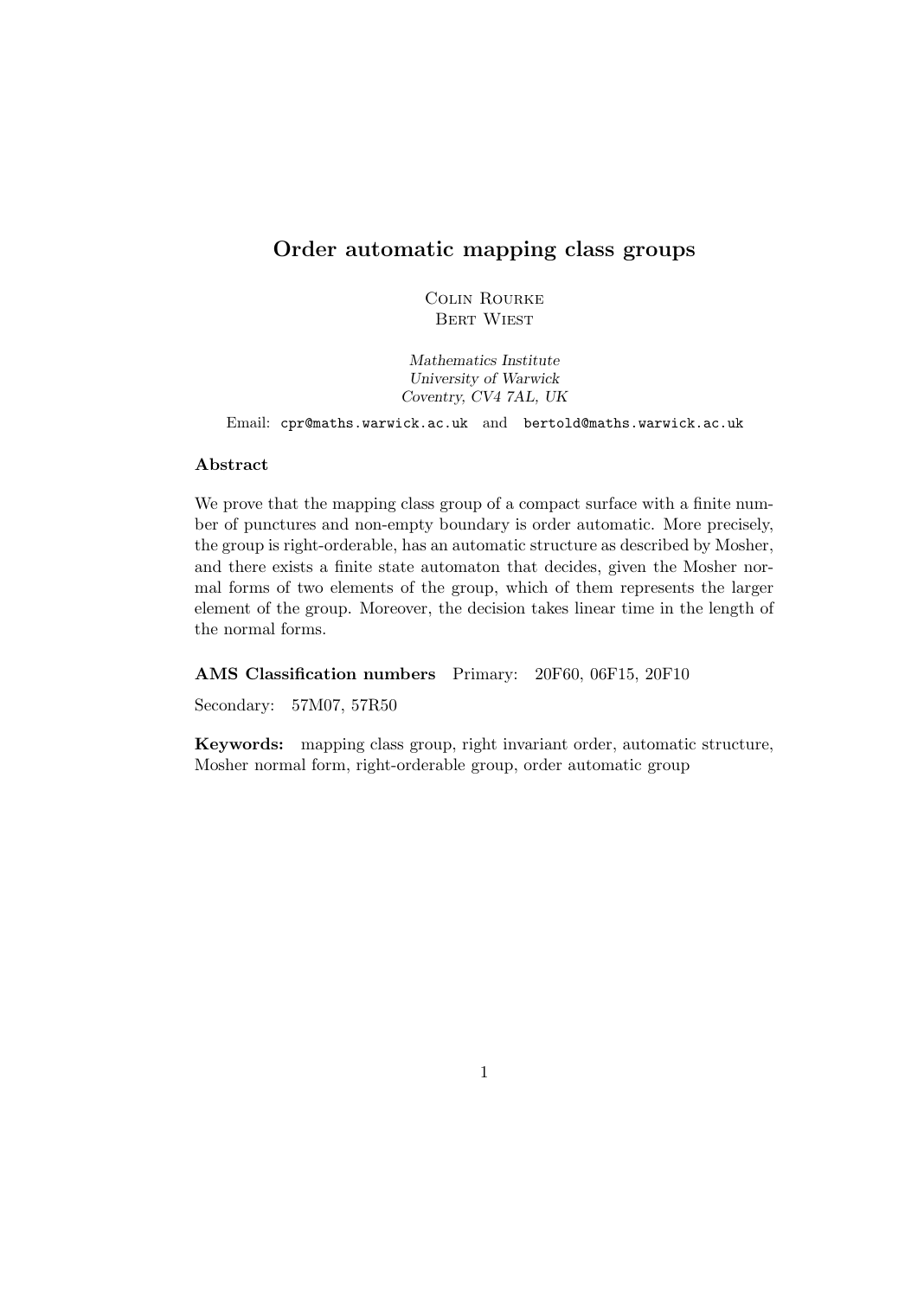# **0 Introduction**

This paper is a sequel to [5] and contains the proof of the linear time algorithm which was announced in  $[5,$  remark 5.2. In addition to giving the full proofs, this paper extends the results of [5] to a considerably larger class of mapping class groups.

Let S be a compact surface, not necessarily orientable, with boundary  $\partial S$  and a finite number of distinguished points in its interior, called the *punctures*. The *mapping class group*  $\mathcal{MCG}(S)$  is defined to be the group of homeomorphisms of S mapping  $\partial S$  identically and permuting the punctures, up to isotopies fixing  $\partial S$  and the punctures. The group multiplication is given by composition and written *algebraically*, ie given  $\Phi$ ,  $\Psi \in \mathcal{MCG}(S)$  define  $\Phi\Psi := \Psi \circ \Phi$ :  $S \to S$ . For instance, if S is a disk with n punctures then  $\mathcal{MCG}(S)$  is isomorphic to  $B_n$ , the braid group on n strings [1].

In [2, 3] P Dehornoy defined a total ordering on the braid group  $B_n$  which is *right invariant*, ie for  $\beta$ ,  $\gamma$ ,  $\delta \in B_n$ ,  $\beta > \gamma$  implies  $\beta \delta > \gamma \delta$ . This ordering was reinterpreted in [5] in more geometrical terms.

Right invariant orderings are important because of a long-standing conjecture in group theory: that the group ring of a torsion-free group has no zero divisors. The conjecture is true for the smaller class of right-orderable groups (groups admitting a right invariant order). For more detail see [8, chapter 2].

The mapping class group of a surface S is torsion-free if and only if  $\partial S$  is non-empty.<sup>1</sup> In section 1 we generalise the construction in [5] to prove that for any surface S with non-empty boundary,  $\mathcal{MCG}(S)$  is right-orderable.<sup>2</sup>

In [6, 7] L Mosher constructed an automatic structure (in the sense of [4]) for mapping class groups of surfaces. More precisely, suppose that a surface  $S$  with boundary and possibly some punctures is equipped with a triangulation whose vertex set consists of the set of punctures and some points in the boundary, and whose edges are ordered and oriented. Then Mosher associates with every

<sup>&</sup>lt;sup>1</sup>This result appears to have the status of a "folk-lore" theorem. Although clearly known for a long time and implicit in early work on mapping class groups, we have failed to locate an explicit reference.

<sup>2</sup>There are two well-established conventions for products in mapping class groups, the *algebraic* convention used here and the *functional* convention  $\Phi \Psi := \Phi \circ \Psi$ . Using the functional convention, the order constructed in this paper is left invariant. However there is no real distinction between left and right invariant orders because any group admitting a left invariant order  $\sim$  also admits a right invariant order by  $g < h \iff$  $h^{-1} \sim g^{-1}$  and vice-versa.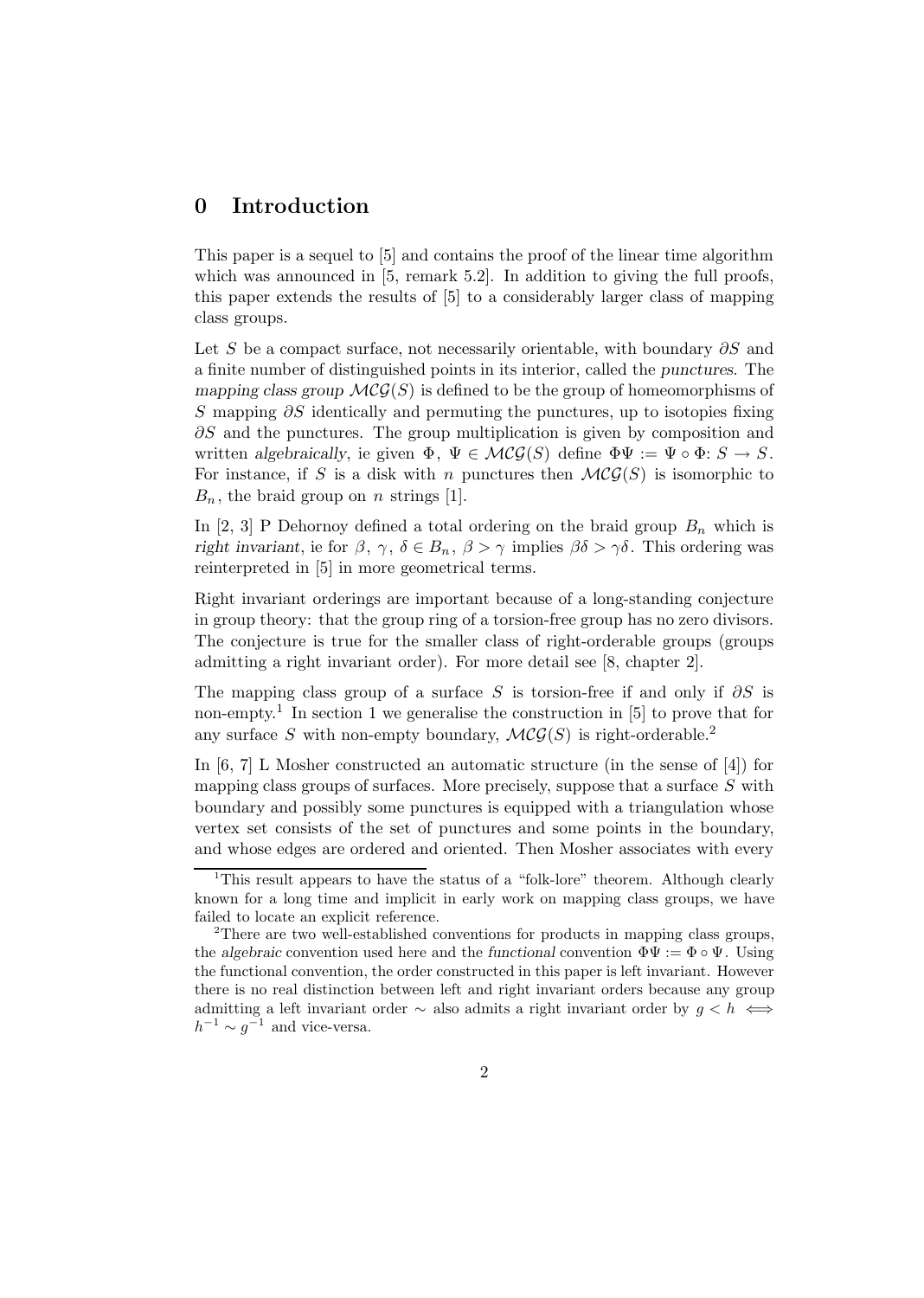element  $\Phi$  of  $\mathcal{MCG}(S)$  a unique finite sequence of pairs of triangulations of S, which we call the *automatic normal form* of Φ. In section 2 and 3 we construct a finite state automaton that detects the order from the automatic normal forms, ie given the automatic normal forms of two elements, the automaton decides which element is larger. The resulting algorithm takes linear time in the length of the normal forms; indeed the only unbounded part of the algorithm is reading the sequences to detect the first discrepancy. If the two sequences of triangulations first differ in the ith term, then the order can be read from the *i*th to  $i + 3$ rd elements of the sequences. Section 2 contains the proof of a weaker result — that the algorithm takes quadratic time in the length of the normal forms and section 3 contains the technical details which sharpen this to linear time.

It is worth noting that our results extend to subgroups of mapping class groups defined by restricting the allowed permutation of the punctures to lie in some subgroup of the permutation group. It is also worth observing that there is no greater generality in considering homeomorphisms which are the identity on just some of the boundary components. This is because a boundary component which is not fixed is essentially the same as another puncture.

# **1** A right invariant order on  $MCG(S)$

In this section we construct a right invariant order on  $\mathcal{MCG}(S)$ . The construction involves a lot of choices, and there are many other such orderings apart from the ones we exhibit. The material in this section is a straightforward generalisation of sections 1–3 of [5]. We shall leave out some details, and refer the reader to [5] instead.

#### **Ideal arc systems and their reductions**

Suppose  $S$  is a compact surface with non-empty boundary and a finite number of punctures (possibly none). The set of punctures is denoted  $p$ . Following [6] we define an *ideal arc* to be the image h of a map

$$
(I, \partial I, int I) \to (S, \partial S \cup p, S - (\partial S \cup p))
$$

which is injective in *int I*. Two ideal arcs are *isotopic* if there exists an isotopy of S fixed on ∂S ∪ p deforming one into the other. An *ideal arc system* Γ is a collection of non-isotopic ideal arcs with disjoint interiors, such that each component of  $S - \Gamma$  is a disk.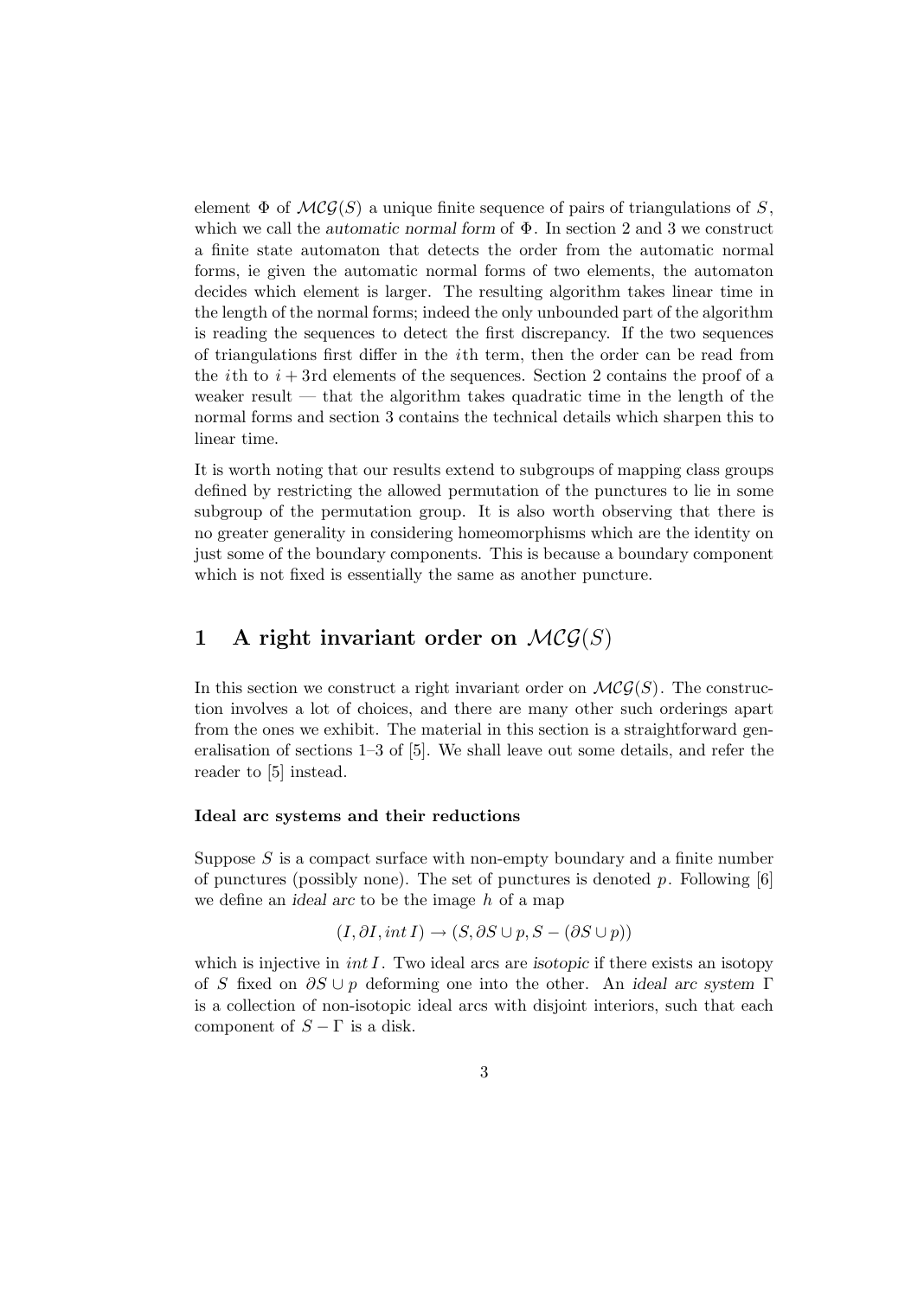Two ideal arc systems can be *reduced with respect to each other* or *pulled tight*. We shall sketch this, details can be found in [7] or [5].

Suppose Γ and ∆ are two ideal arc systems. We define Γ and ∆ to be *transverse* if every arc of  $\Gamma$  either coincides precisely with some arc of  $\Delta$ , or intersects the arcs of  $\Delta$  transversely.

Now suppose  $\Gamma$  and  $\Delta$  are transverse. A D-disk between  $\Gamma$  and  $\Delta$  is a subset of S homeomorphic to a closed disk which contains no punctures in its interior, and which is bounded by one segment of an ideal arc of  $\Gamma$  and one of  $\Delta$ ; the two intersection points of the two ideal arcs may be in the interior or in the boundary of the arcs.

We say two ideal arc systems  $\Gamma_0$ ,  $\Gamma_1$  are *equivalent* with respect to  $\Delta$  if there is an isotopy of S that fixes  $\partial S \cup p$ , leaves the subset  $\Delta \subset S$  invariant, and carries  $\Gamma_0$  to  $\Gamma_1$ .

For proofs of the following two fundamental results see [7] or [5]:

**Proposition 1.1** *Any two ideal arc systems* Γ*,* ∆ *can be reduced with respect to each other, ie after an appropriate isotopy of* Γ *there are no* D*–disks between* Γ *and* ∆*. Moreover, this reduction process gives a unique result: if two curve diagrams*  $\Gamma_0$ ,  $\Gamma_1$  *are both transverse to*  $\Delta$  *and reduced with respect to*  $\Delta$ *, then they are equivalent with respect to*  $\Delta$ *.*  $\Box$ 

**Proposition 1.2** (Triple reduction lemma) *Suppose* Γ*,* ∆ *and* Σ *are three ideal arc systems such that*  $\Gamma$  *and*  $\Delta$  *are both reduced with respect to*  $\Sigma$ *. Then there exists an isotopy between*  $\Gamma$  *and an ideal arc system*  $\Gamma'$ *, which is an equivalence with respect to*  $\Sigma$ *, such that*  $\Gamma'$ *,*  $\Delta$  *and*  $\Sigma$  *are pairwise reduced.* 

#### **Curve diagrams**

Next we construct special examples of ideal arc systems, with some additional labelling. We shall call any diagram on S which can be obtained in this way a *curve diagram* (as in [5]).

First we construct an ideal arc system  $\Gamma$  of S with the following properties: all ideal arcs are embedded and disjoint (even in their endpoints), all endpoints of ideal arcs lie in  $\partial S$ , and  $S - \Gamma$  consists of precisely one disk, possibly punctured. If Γ has say k ideal arcs, then we label these arcs  $\Gamma_1,\ldots,\Gamma_k$ , in any order. Moreover, we equip each of them with an orientation. Next, if S has n punctures, then we label these punctures  $1, \ldots, n$ , in any order, and add to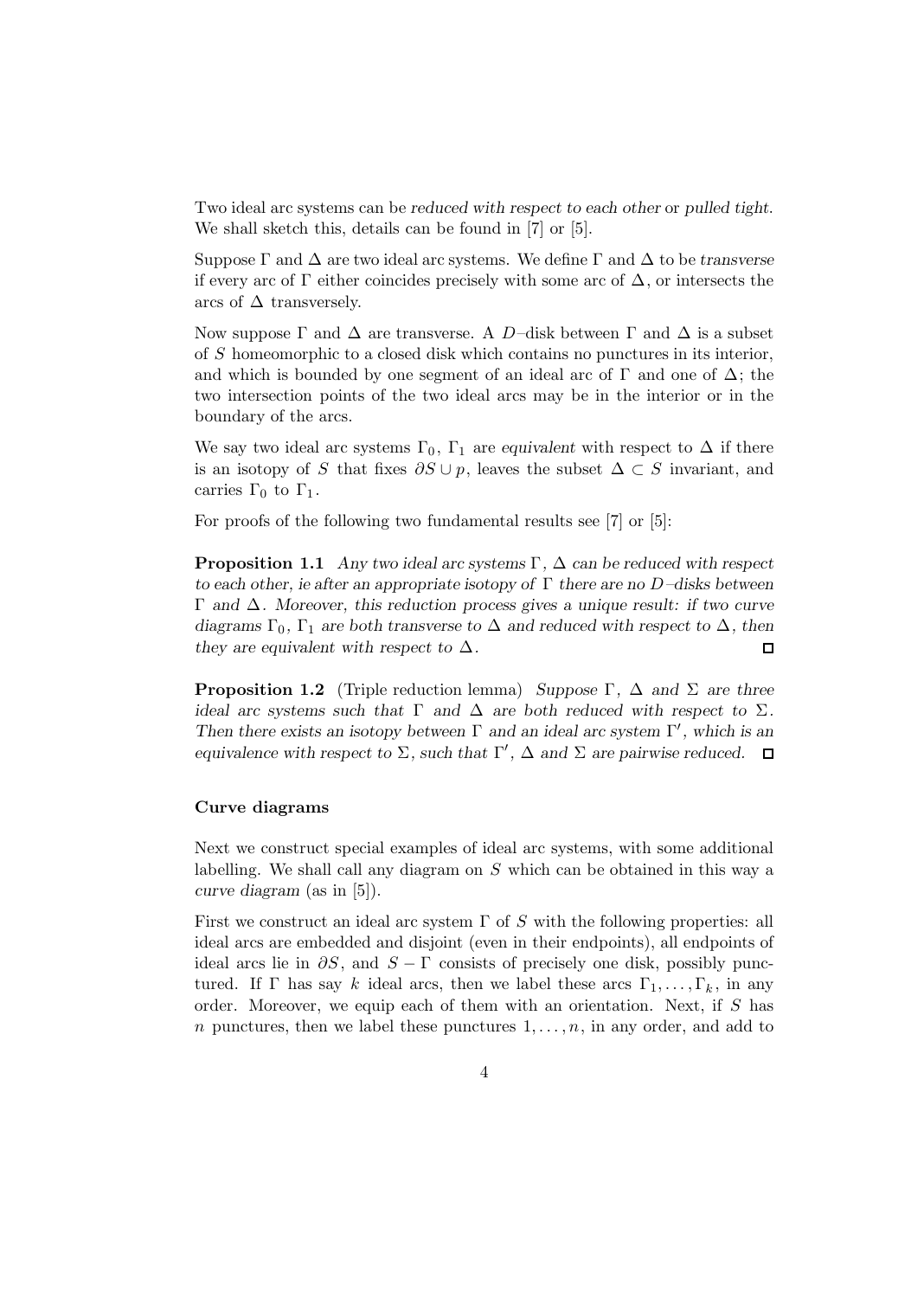the diagram  $\Gamma$  an additional n embedded ideal arcs with disjoint interiors as follows. We have one oriented ideal arc from  $\partial S$  to the first puncture, labelled  $\Gamma_{k+1}$ , disjoint from all the previous arcs; then one oriented ideal arc from the first to the second puncture, and so on up to the arc  $\Gamma_{k+n}$ , from the  $n-1$ st to the nth puncture.

This finishes the construction of a general curve diagram. For an example see figure 1. Here  $S$  is a torus with one disk removed and three punctures (so  $k = 2, n = 3$ .



Figure 1: A curve diagram on a torus with one boundary component and 3 punctures

We now fix, once and for all, a curve diagram E on S, which we call the *basic curve diagram*. The choice of E is arbitrary, but it will serve as a 'basepoint' for the constructions that follow. We also choose, once and for all, an orientation for  $\partial S$ . (Recall that we are not assuming that S is itself orientable. Even if S is orientable, nothing that follows depends on a choice of orientation for S.)

## The right invariant ordering of  $MCG(S)$

Curve diagrams are the main building block in the construction of a right invariant ordering of  $MCG(S)$ . If  $\Phi$  is an element of  $MCG(S)$ , then applying  $\Phi$  to E yields another curve diagram  $\Phi(E)$ . Note that  $\Phi(E)$  is only determined up to isotopy.

Given  $\Phi$ ,  $\Psi \in \mathcal{MCG}(S)$ , we can assume that the curve diagrams  $\Phi(E)$  and  $\Psi(E)$  are reduced with respect to each other (recall that  $\Phi(E)$  and  $\Psi(E)$  have a unique reduced form with respect to each other, by Proposition 1.1). Suppose that the ideal arcs  $\Phi(E_l)$  and  $\Psi(E_l)$  coincide for  $l = 1, \ldots, i-1$ , where  $1 \leq$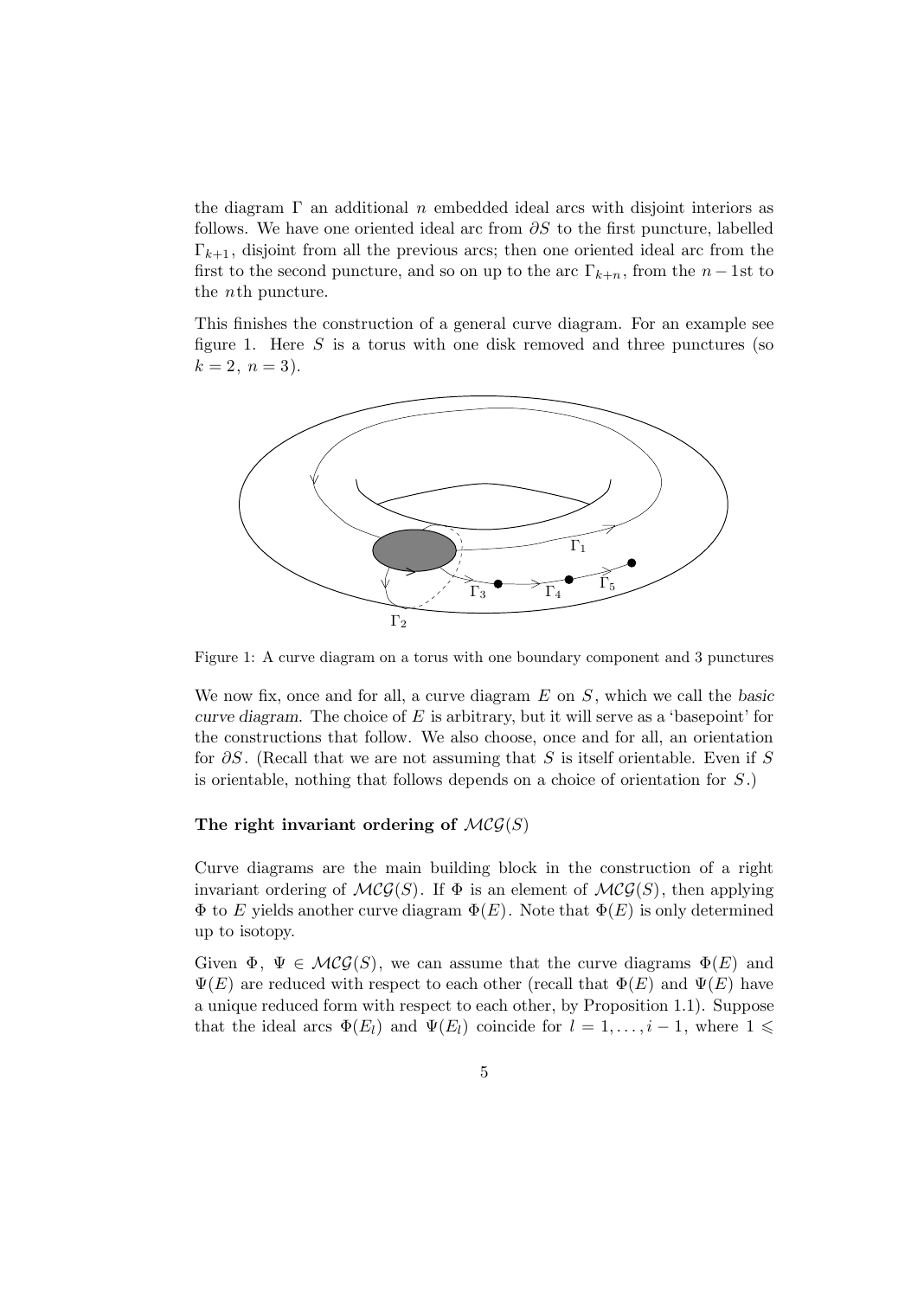$i \leq k+n$ , and that  $\Phi(E_i)$  and  $\Psi(E_i)$  are the first non-coincident pair. We note that  $\Phi(E_i)$  and  $\Psi(E_i)$  start at the same point of  $\partial S$  or puncture, are oriented, and that both  $\Phi(E)$  and  $\Psi(E)$  are locally separating. So it makes sense to define  $\Phi > \Psi$  if  $\Phi(E_i)$  branches off  $\Psi(E_i)$  to the left, ie if an initial segment of  $\Phi(E_i)$  lies to the left of  $\Psi(E_i)$ . Here we are using the chosen orientation of ∂S to define "left" and "right". Left means in the direction of the orientation of ∂S. Figure 2 illustrates this.



Figure 2:  $i \in \{1, ..., k + 1\}$   $i = k + 2$ 

The transitivity of this relation follows from the triple reduction lemma: Suppose that  $\Phi, \Psi, Y \in \mathcal{MCG}(S)$ , then by the triple reduction lemma 1.2 we can assume that the three curve diagrams  $\Phi(E)$ ,  $\Psi(E)$ ,  $Y(E)$  are pairwise reduced. Then if  $Y(E)$  branches off  $\Phi(E)$  to the left, and  $\Phi(E)$  branches off  $\Psi(E)$  to the left, then  $Y(E)$  branches off  $\Psi(E)$  to the left. So ' $\lt'$ ' is indeed an order.

The fact that this order is right invariant is also immediate from the definitions: if  $\Phi, \Psi, Y \in \mathcal{MCG}(S)$ , then in order to compare  $\Phi Y$  with  $\Psi Y$ , we have to apply a homeomorphism of S representing Y to the two diagrams  $\Phi(E)$  and  $\Psi(E)$ . This leaves the diagrams reduced with respect to each other, and therefore preserves the order.

# **2 Automatic ordering**

In this section and the next we prove that the mapping class group  $\mathcal{MCG}(S)$  is order automatic. More precisely, we construct an algorithm that is executable by a finite state automaton, has as its input the automatic normal forms (in the sense of Mosher [6, 7]) of two elements of  $MCG(S)$ , and as its output the decision which of the two elements is larger. Furthermore, we prove that the algorithm takes linear time in the length of the automatic normal forms. A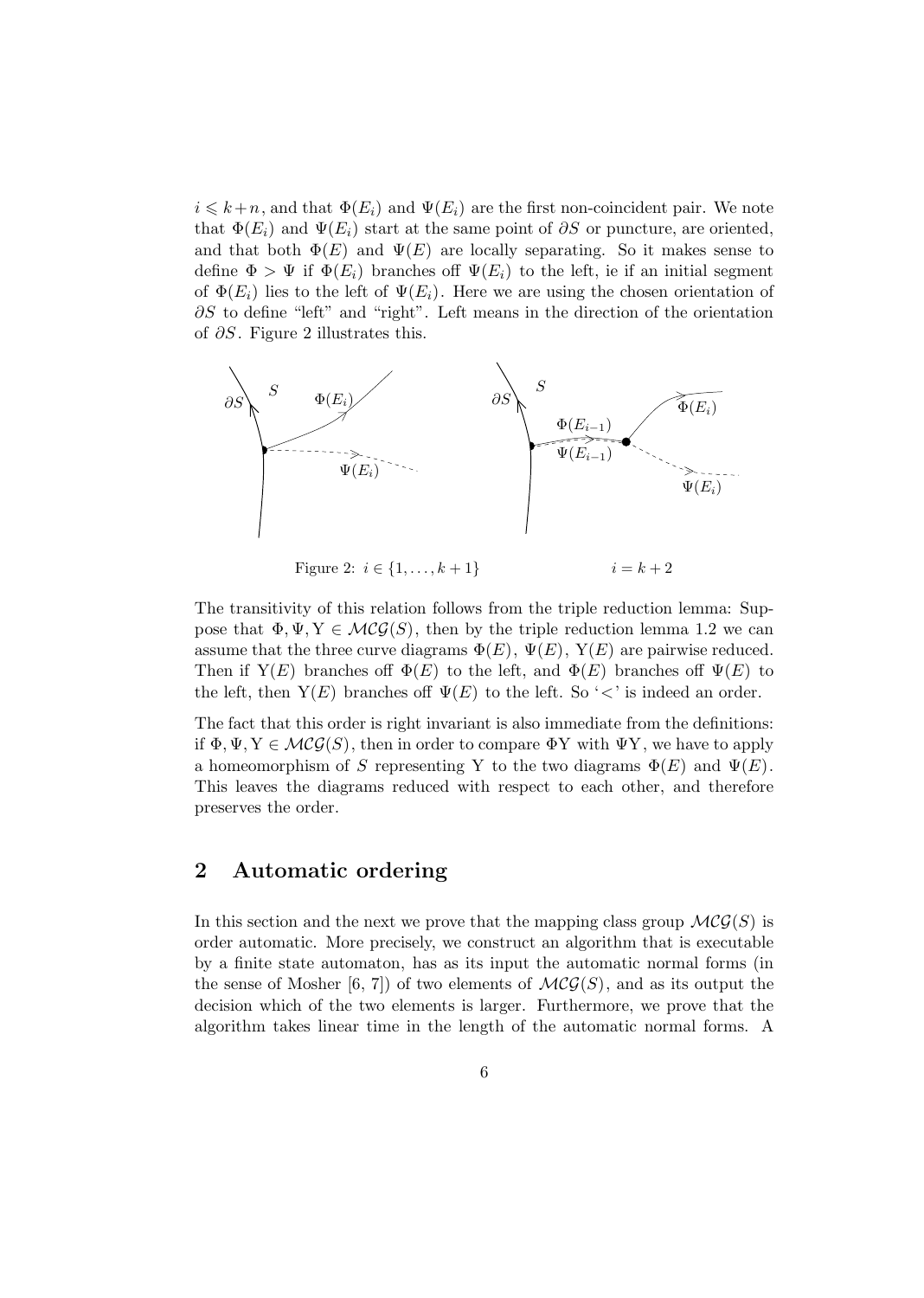weak algorithm (taking quadratic time) is constructed in this section. The next section contains the necessary technical detail to sharpen this to linear time.

#### **Review of Mosher's normal form for elements of**  $MCG(S)$

An *ideal triangulation* of S is a triangulation whose edges are ideal arcs and segments of  $\partial S$ , and whose vertices are punctures and endpoints of ideal arcs in  $\partial S$ . Moreover, the non-boundary edges are oriented, and numbered 1,...,e, where  $e$  is the number of non-boundary edges. We consider two ideal triangulations to be equivalent if they differ by a boundary- and puncture-fixing isotopy. We say two ideal triangulations are in the same *triangulation class* if they are combinatorially equivalent relative to the boundary, or equivalently, if they differ by the action of an element  $MCG(S)$ . Note that the edges and the triangles of the triangulations being considered are allowed to be *bent*, ie edges may have both ends coincident and triangles may have one or more edges or vertices coincident.

Suppose now that  $S$  is equipped with an ideal triangulation  $B$ , which we call the *base triangulation*. We consider only triangulations which agree with B on  $\partial S$ . We now consider the groupoid G which has for objects the set of triangulation classes and for morphisms the set of ordered pairs  $(T, T')$  of ideal triangulations, where  $(T, T')$  is identified with  $(h(T), h(T'))$  if  $h \in \mathcal{MCG}(S)$ . The morphism goes from the class of T to the class of  $T'$ . If T and  $T'$  are in the same class, then there is a unique boundary fixing isomorphism from  $T'$  to T up to isotopy, ie an element of  $\mathcal{MCG}(S)$ . This determines an isomorphism between the vertex group of G and the mapping class group  $MCG(S)$  with multiplication now written *functionally* ie  $\Phi \Psi := \Phi \circ \Psi$ .

We consider a particular type of morphism in  $\mathcal{G}$ .

**Definition** *Flipping an edge* Let T be an ideal triangulation and  $\alpha$  an edge of T adjacent to two triangles  $\delta$  and  $\delta'$ . The triangulation  $T'$  is obtained by removing  $\alpha$ , so that  $\delta$  and  $\delta'$  combine to form a quadrilateral of which  $\alpha$  is a diagonal, and then cutting the quadrilateral back into two triangles by inserting the opposite diagonal. We call the morphism  $(T, T')$  "flipping  $\alpha$ " and denote it  $f_{\alpha}$ , see figure 3.

Every morphism  $(B, T)$  in G from the base vertex to another vertex is a product of a canonical sequence of flips. To see this, picture  $(B,T)$  as given by superimposing  $B$  and  $T$ , and  $comb T$  along  $B$ . To be precise, first reduce  $T$ with respect to  $B$  and then consider edge 1 of  $B$ . Suppose that the first edge of T that edge 1 crosses is  $\alpha$ . Flip  $\alpha$  as in figure 3, where edge 1 is drawn dashed,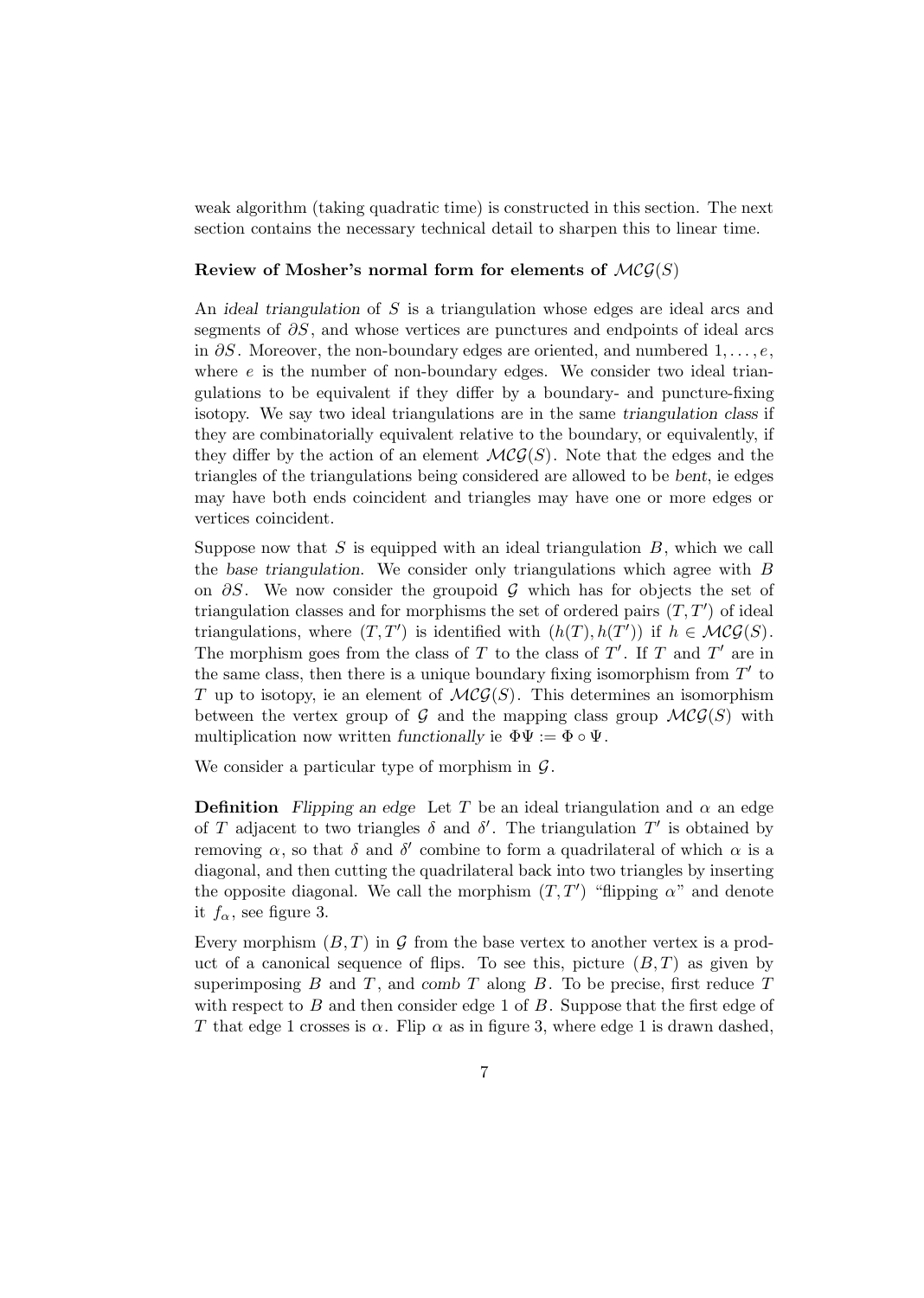

Figure 3: Flipping an edge

and reduce. Repeat this process until there are no more crossings of edge 1 with  $T$ . The fact that this process is finite follows by counting the number of interections of edge 1 with  $T$  (excluding the next-to-be-flipped edge). For more detail here see [7, pages 321–322]. Now do the same for edge 2 and continue in this way, using the chosen ordering and orientation of edges of  $B$ , until  $T$  has been converted into a copy of B.

The *Mosher normal form* of (B,T) is the inverse of the sequence of flips described above.<sup>3</sup> Notice that unlike the general case described in [7] there is no relabelling morphism required here. (This is because  $\partial S$  is fixed throughout.) Mosher proves that this normal form defines an automatic structure on  $\mathcal G$  and hence, using results from [4], on the vertex group  $\mathcal{MCG}(S)$ .

Now consider an element  $(B,T)$  of the vertex group at the class of B. As remarked earlier  $(B,T)$  determines an element  $\Phi \in \mathcal{MCG}(S)$  unique up to isotopy such that  $\Phi(T)$  is equivalent to B. (Conversely given  $\Phi \in \mathcal{MCG}(S)$ the corresponding triangulation pair is  $(B, \Phi^{-1}B)$ .)

We observe that if we comb B along  $\Phi(B)$  this is combinatorially identical to combing  $\Phi^{-1}(B)$  along B and we call the sequence of flips defined by this combing the *combing sequence of* Φ. (The reverse of the combing sequence is the Mosher normal form of  $\Phi$ .)

#### **The base triangulation**

For our purposes we need a base triangulation B with certain special properties. We shall construct  $B$  from the basic curve diagram  $E$  in two steps. In the first step we construct an ideal arc system which has three edges  $B_{3i-2}, B_{3i-1}, B_{3i}$ 

<sup>&</sup>lt;sup>3</sup>Strictly speaking the Mosher normal form is not this flip sequence, which only defines an asynchronous automatic structure, but is derived from it by clumping flips together into blocks called "Dehn twists", "partial Dehn twists" and "dead ends" (see [7] pages 342 et seq). This technicality does not affect any of the results proved here. We prove that order can be detected in linear time from the flip sequence. Since the clumped flip sequence can be unclumped in linear time, this implies that order can be detected in linear time from the strict Mosher normal form.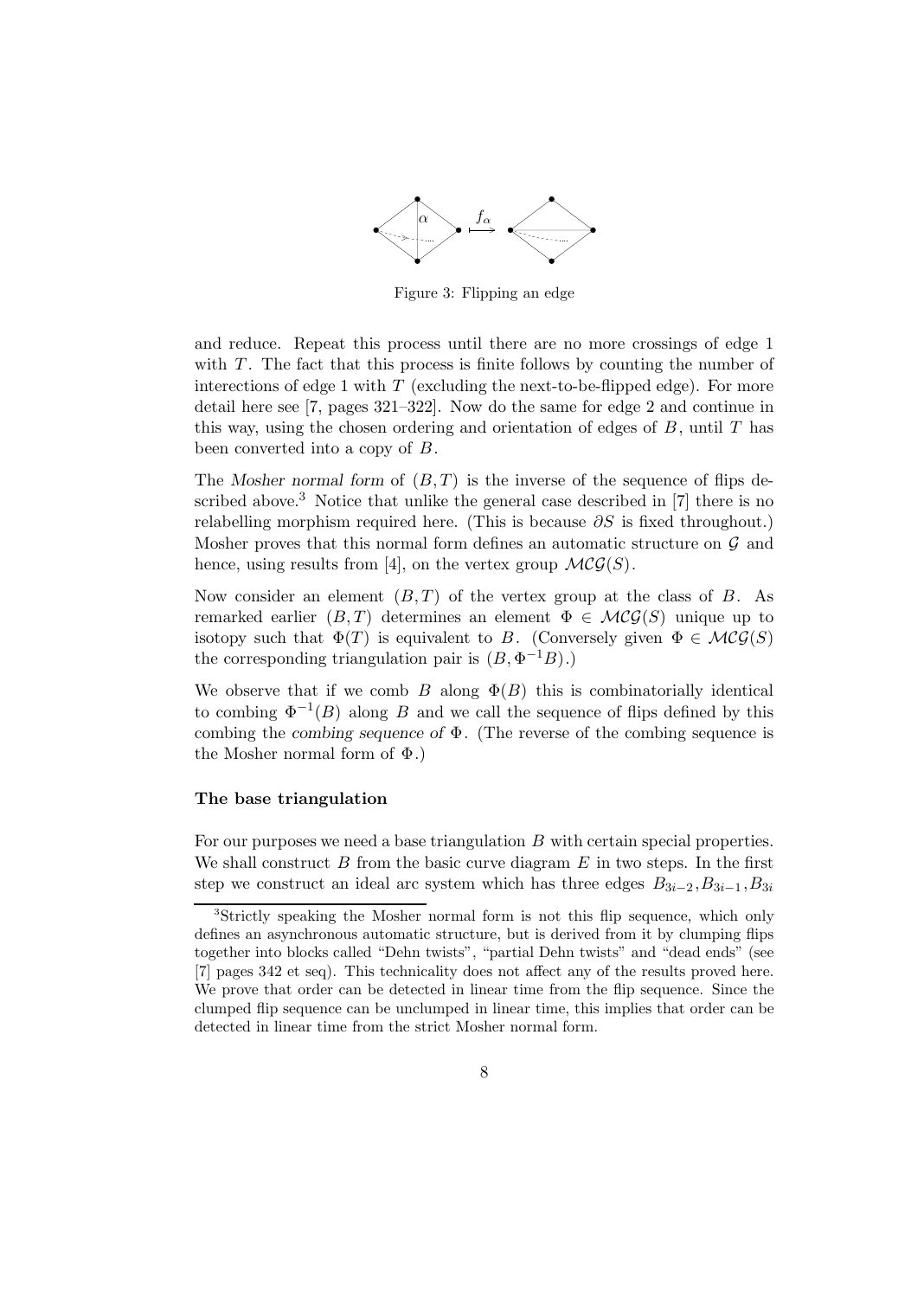for every arc  $E_i$  of E. This step needs care; by contrast, the second step is quite unsubtle: we simply add some more edges, to turn the arc system into an ideal triangulation.

For example, figure 4 shows a base triangulation obtained from the basic curve diagram in figure 1. Here the edges constructed in step 1 are drawn with solid lines and the edges constructed in step 2 with dashed lines.

**Step 1** We recall that E has k ideal arcs  $E_1, \ldots, E_k$  with endpoints in  $\partial S$ , and *n* arcs  $E_{k+1}, \ldots, E_{k+n}$  with a puncture at at least one of their endpoints. We define  $B_{3i-2} = E_i$  for  $i = 1, ..., k+n$ . Here  $B_{3i-2}$  also carries the same orientation as  $E_i$  and we label the starting point of  $E_i$  as  $V_i$  for future reference.

For  $i = 1, \ldots, k + 1$  we choose two points of  $\partial S$  on either side of  $V_i$  and closer to  $V_i$  than any other boundary vetex. We define the edge  $B_{3i-1}$  to start at the finishing point of  $E_i$ , run 'on the left of' and close to  $E_i$ , but with opposite orientation, and end on  $\partial S$ , near the starting point of  $E_i$ , at one of the points just chosen. The edge  $B_{3i}$  is defined to sit on the other side of  $E_i = B_{3i-2}$ , in a similar fashion. So  $B_{3i-2}, B_{3i-1}, B_{3i}$  and a segment of  $\partial S$  together bound two 2–simplices, with common edge  $B_{3i-2}$ . We call this ensemble Q of two 2–simplices with edges  $B_{3i-2}, \ldots, B_{3i}$  the *i*th *beak* of *B*.

The edge  $B_{3i-1}$  for  $i = k+2,...,k+n$  is defined to start at the  $i-k$ th puncture, run close to  $B_{3i-2}$  and  $B_{3i-4}$ , and to end at the same point of  $\partial S$  as  $B_{3k+2}$ . So the edge  $B_{3i-1}$  sits 'to the left of  $B_{3i-2}$ '. The edge  $B_{3i}$  for  $i = k+2,\ldots,k+n$ are defined similarly, but 'on the right of  $B_{3i-2}$ '. So the edges  $B_{3i-4},\ldots,B_{3i}$ together bound two 2–simplices, and again we call this ensemble the ith *beak*.

Let  $Q_i$  be the *i*th beak,  $i \in \{1, \ldots, k+n\}$ . We call the edge  $B_{3i-2}$  the *leading edge* of Qi, and B3i−<sup>1</sup> and B3<sup>i</sup> the *left* and *right outlying edges* of Qi. We also call the starting point  $V_i$  of the leading edge the *principal vertex* of  $Q_i$ . For example, in figure 4, the 5th beak  $Q_5$  is shaded and has principal vertex  $V_5$ , leading edge 13 and outlying edges 14 and 15.

**Step 2** In general, the ideal arc system defined in step 1 is not an ideal triangulation of S, because some of the 2–cells are not triangles. We now add a finite number of ideal arcs so as to create an ideal triangulation. Orientation or labelling of these extra edges will not play any role in the proof, and we shall think of them as unoriented and unlabelled.

#### **Detecting order from the Mosher normal form**

We are now ready to state the main result of this section.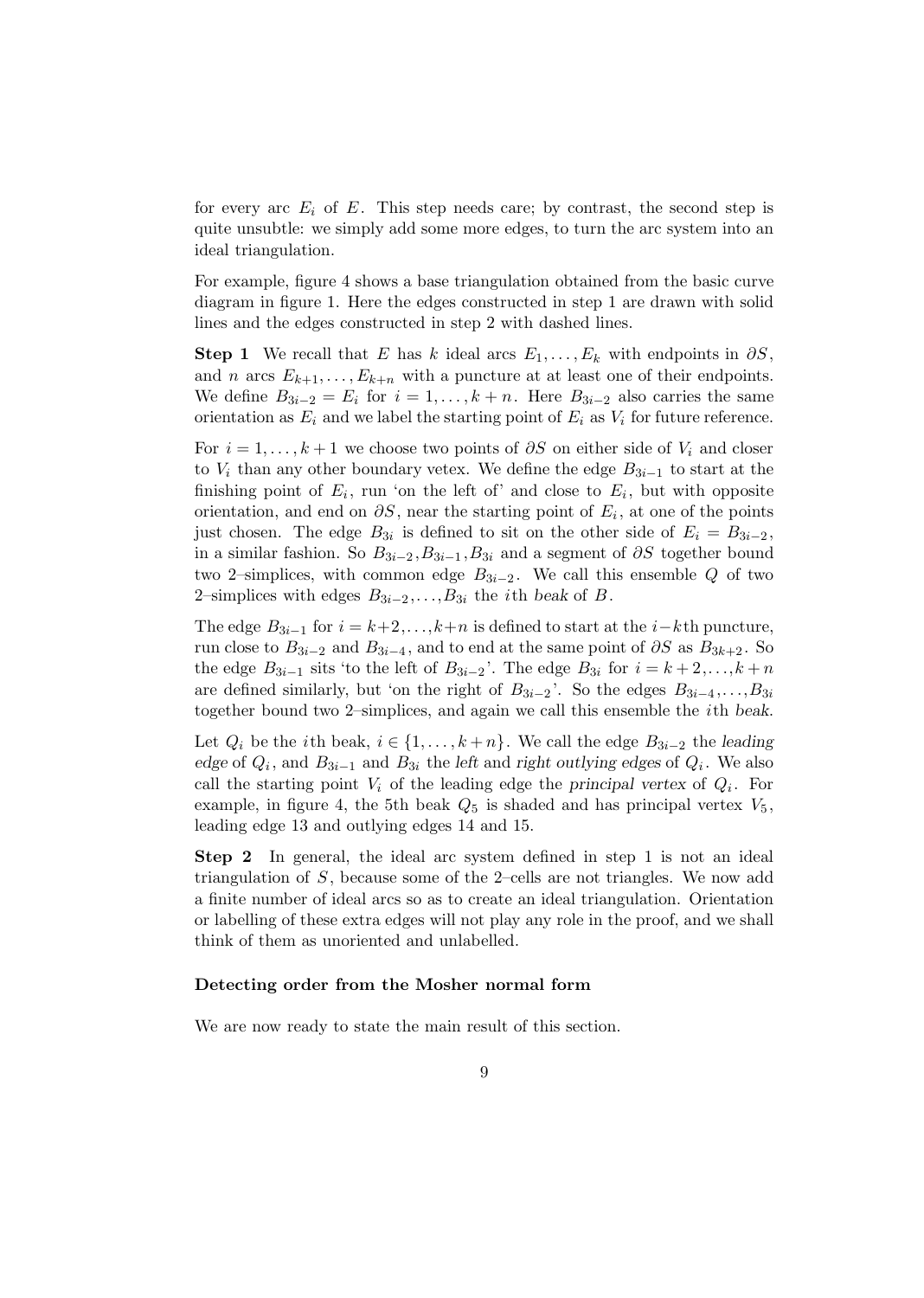

Figure 4: A base triangulation obtained from the basic curve diagram in figure 1

**Theorem 2.1** (Main Theorem) *There exists an algorithm that has as its input the combing sequences of two elements*  $\Phi$ ,  $\Psi$  *of*  $\mathcal{MCG}(S)$ *, and as its output the decision which of the two elements is larger. Furthermore, if the two combing sequences of* Φ*,*Ψ *first differ in the* ith *term, then the order can be read by inspecting the ith to*  $i + 3$ rd *terms of the sequences and consulting a finite catalogue of possibilities.*

Notice that the theorem implies that decision takes linear time in the length of the shortest combing sequence, indeed the only unbounded part of the process is the inspection of the two sequences to locate the first discrepancy.

Furthermore the decision can clearly be carried out by a finite-state automaton which has the necessary catalogue built in. Thus we have:

**Corollary 2.2** *The mapping class group*  $\mathcal{MCG}(S)$  *is order automatic.* 

Before starting on the detailed proof of the theorem it is worth explaining the strategy. The relative order of two elements  $\Phi, \Psi$  of  $\mathcal{MCG}(S)$  is determined by the images of the curve diagrams, which are part of the base triangulation. The combing sequences are obtained by combing along the images of the base triangulation so it is plausible that the position of the curve diagram up to a certain point can be reconstructed from the combing sequence up to the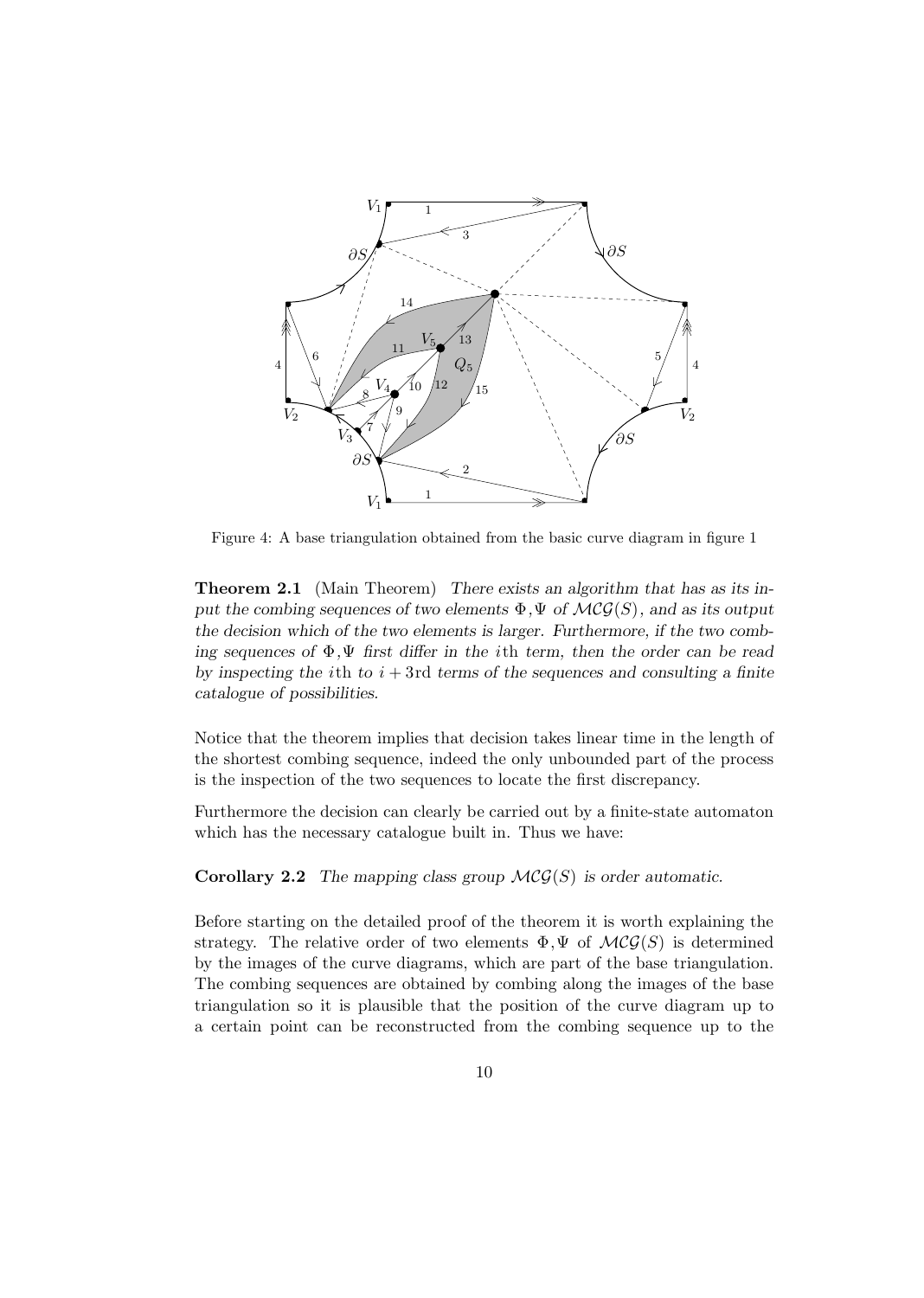corresponding point. However there are problems. Combing along a given edge of the curve diagram may not cause any flips in the combing sequence for the simple reason that the edge is already part of the triangulation at that point. But notice that we have chosen the triangulation so that each edge in the curve diagram is the leading edge of a beak and the corresponding outlying edges can be used to determine the position of the leading edge in this case. There are further complications due to the fact that, in the middle of the sequence, the triangulation which is being combed may well have bent edges or triangles. If a bent edge is flipped it is often ambiguous where the edge which caused the flip is located. The whole process can be likened to observing a bubble chamber (the bubbles are the flips) and trying to work out the position of the particles (edges which we are combing along) which caused the bubbles.

**Remark 2.3** There is a very short proof of a somewhat weaker result, along the lines of the proof given in [5]. By inspecting the combing sequence we can immediately read whether an element of  $\mathcal{MCG}(S)$  is *positive* (ie greater than the identity element) or *negative*. More precisely, define  $\Phi \in \mathcal{MCG}(S)$  to be i–positive (respectively i–negative) if the first  $i-1$  curves of  $\Phi(E)$  coincide (after reduction) with the first  $i-1$  of E and that  $\Phi(E_i)$  branches off  $E_i$ to the left (respectively right). Now the curve diagram  $\Phi(E)$  of  $\Phi$  is part of the triangulation  $\Phi(B)$  namely the edges numbered 1,4,7,.... Suppose that  $\Phi$  is *i*–positive, then it can be assumed to fix the first  $i - 1$  of these edges (ie  $1, 4, \ldots, 3i - 5$ ) and, after reduction, the corresponding outlying edges (ie  $2, 5, \ldots, 3i-4$  and  $3, 6, \ldots, 3i-3$ . But edge  $3i-2$  is carried to the left and must meet edge  $3i - 1$  of B. Thus the first flip in the combing sequence of  $\Phi$ is  $f_{3i-1}$ , ie a flip of the edge numbered  $3i-1$ . Similarly if  $\Phi$  is i–negative then the first flip in the combing sequence is  $f_{3i}$ . We have proved the following:

**Algorithm 2.4** (To decide from the Mosher normal form whether an element of  $\mathcal{MCG}(S)$  is i–positive or negative and provide the correct value of i) *Inspect the combing sequence (the reverse of the Mosher normal form). The first flip is either*  $f_{3i-1}$  *or*  $f_{3i}$  *for some i*. In the first case the element is i*–positive and in the second it is* i*–negative.*

From general properties of automatic structures (see [4, Theorem 2.3.10]), the combing sequence of  $ab^{-1}$  can be computed in quadratic time from the combing sequences of  $a$  and  $b$ , hence algorithm 2.4 gives a quadratic time algorithm to determine order and implies corollary 2.2. The final section of the paper comprises the technical detail necessary to sharpen this into a linear time algorithm.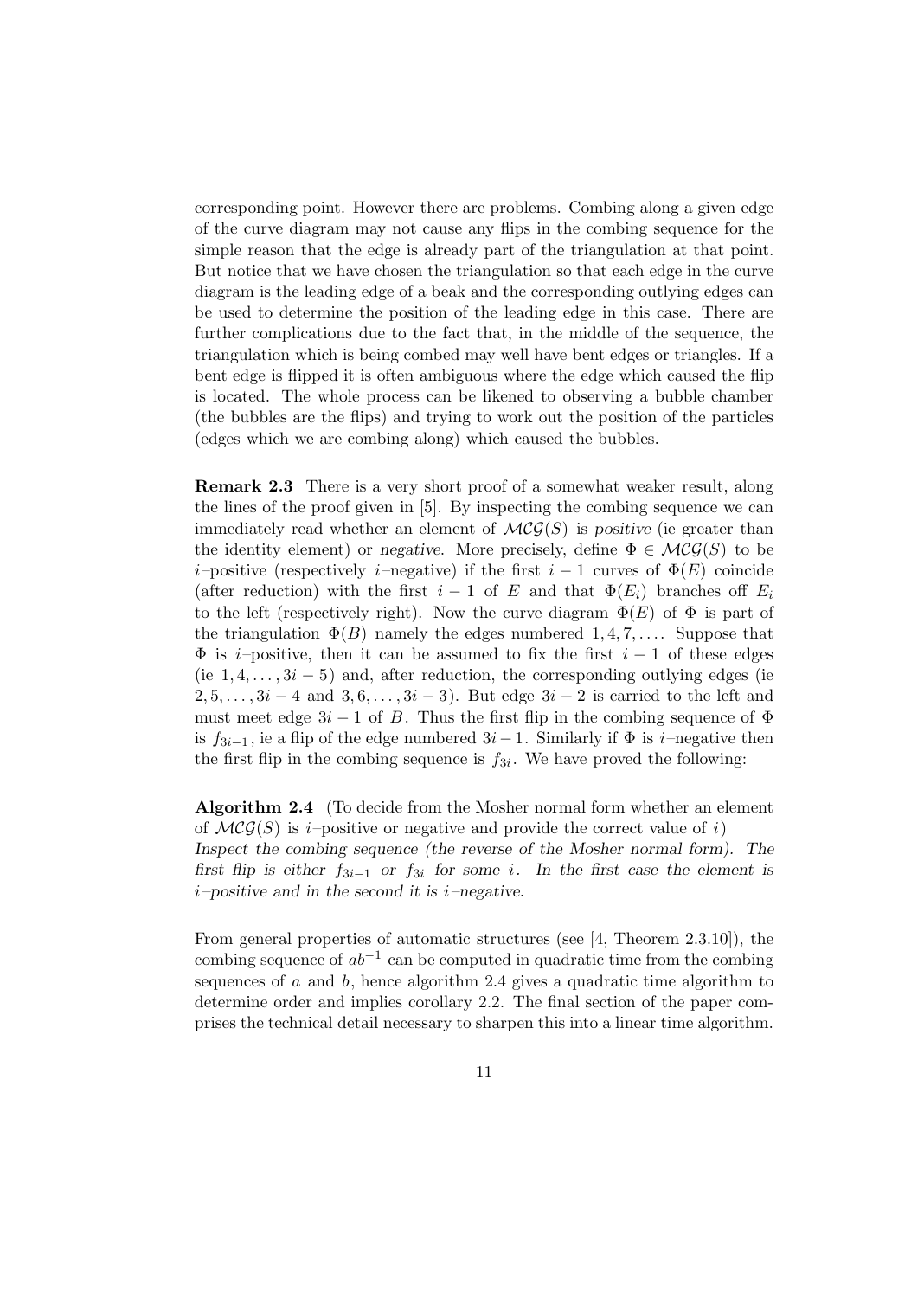# **3 Proof of the main theorem**

We start by observing that in order to detect order we only need to examine the combing of the beak part (ie the first  $3(k + n)$  arcs of the triangulation created in 'step 1' above). If combing along the beak part of  $\Phi(B)$  and  $\Psi(B)$ gives the same result, then the curve diagrams  $\Phi(E)$  and  $\Psi(E)$  agree, so that  $\Phi = \Psi \in \mathcal{MCG}(S)$ , and the complete combing sequences of  $\Phi$  and  $\Psi$  coincide. So in order to compare  $\Phi$  and  $\Psi$ , we need not comb along the edges created in 'step 2' above (and this is the reason why their labelling and orientation is irrelevant).

Now consider a definite combing sequence  $f_1, f_2, \ldots, f_i, f_{i+1}, f_{i+2}, \ldots$  and consider the triangulation T at the start of  $f_i$ . Assume that  $f_i$  comes from combing along a particular beak Q. The principal vertex, leading edge etc of Q will be called *the* principal vertex etc at that stage.

As the combing process proceeds we construct a sequence of beaks which coincide with beaks of  $\Phi(B)$ . These beaks are never touched again throughout the combing process and we call the union of the beaks constructed thus far the *stable set*, denoted U .

**Observation 3.1** At any stage in the combing process we can identify the stable set and hence the principal vertex. Indeed the next edge to be flipped is always in the *star* of V (ie the collection of triangles of which V is a vertex, together with their faces), where  $V$  is the principal vertex. So we look for the maximal set of beaks of the triangulation  $T$  at that stage which contain vertices  $V_1, V_2, \ldots, V_{i-1}$  such that the next flip is not in the star of  $V_i$  for  $i < j$ . This is the stable set and  $V = V_j$ .

The next flip is caused by combing along some beak  $Q$ . The leading edge q of  $Q$  is either (1) already an edge of  $T$  (in this case we are combing along one of the outlying edges of  $\Phi(B)$ ) or (2) crosses a triangle A of T from the leading vertex  $V$  to the opposite edge (which is the next edge flipped). If we can determine q in case (1) or A in case (2), then we say that we have *located* the leading edge  $q$ .

**Lemma 3.2** (Main technical lemma) *We can locate* q *by inspecting* T *and* the four flips  $f_i, f_{i+1}, f_{i+2}, f_{i+3}$  and consulting a finite catalogue of possibilities.

The main theorem follows from the lemma as follows.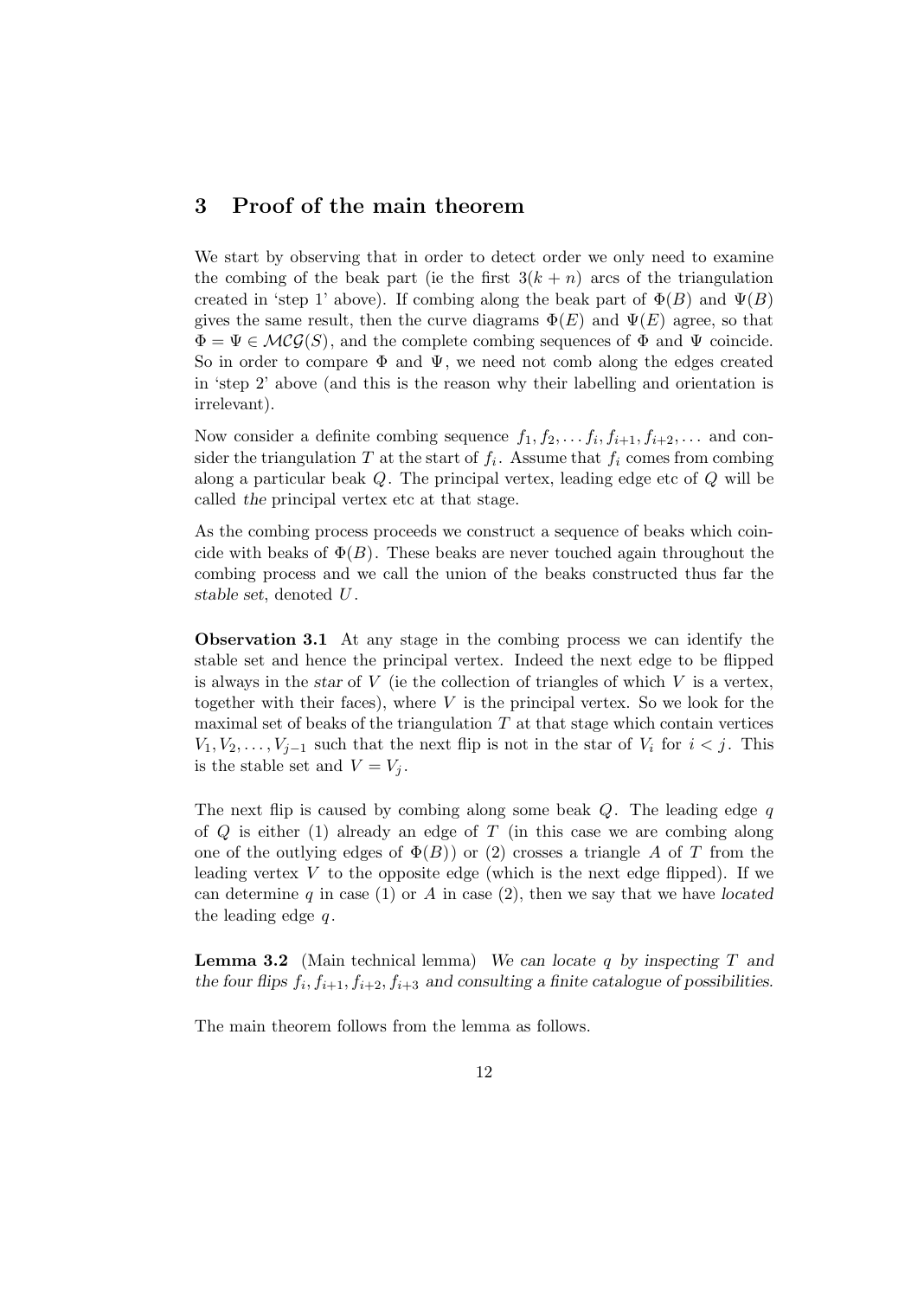If the combing sequences of  $\Phi$  and  $\Psi$  first differ in the *i*th term then the leading edges at stage i must differ. This is because the outlying edges are determined by the leading edge (they follow the leading edge back and out as indicated in figure 5). Thus if the leading edges of the two beaks coincide then so do the entire beaks and combing along the current beaks would not cause a discrepancy.



Figure 5: The outlying edges are close to the leading edge

Now suppose that the two principal vertices differ. For definiteness suppose that  $\Phi$  and  $\Psi$  have principal vertices  $V_k$  and  $V_l$  respectively, with  $k < l$  (note that  $k$  and  $l$  can be determined by observation 3.1). Then  $T$  contains a beak with principal vertex  $V_k$  and leading edge q say which is already part of  $\Psi(B)$ but not of  $\Phi(B)$ . Thus there is only one edge of T not in the stable set of  $\Phi$ emanating from  $V_k$ , and this must be q. Further the leading edge for  $\Phi$  must be different. Thus by locating the latter we can read off the order.

Now suppose that the two principal vertices are the same. Then observe that the two leading edges cannot both cross the same triangle (or else the next flip  $f_i$  would be the same in both sequences). Thus by locating the two leading edges we can read off the relative order and the theorem is proved.

## **Proof of the main technical lemma**

We shall how to locate the leading edge from  $T$  and the four flips. It will be clear that the decision is equivalent to consulting a finite catalogue. There are two possibilities. We can be combing along the leading edge or along one of the outlying edges. We suppose first that we know which of these possibilities holds and we deal with them in cases A and B. In case C we deal with the general case, which includes the possibility that we may not immediately know whether we are in cases A or B.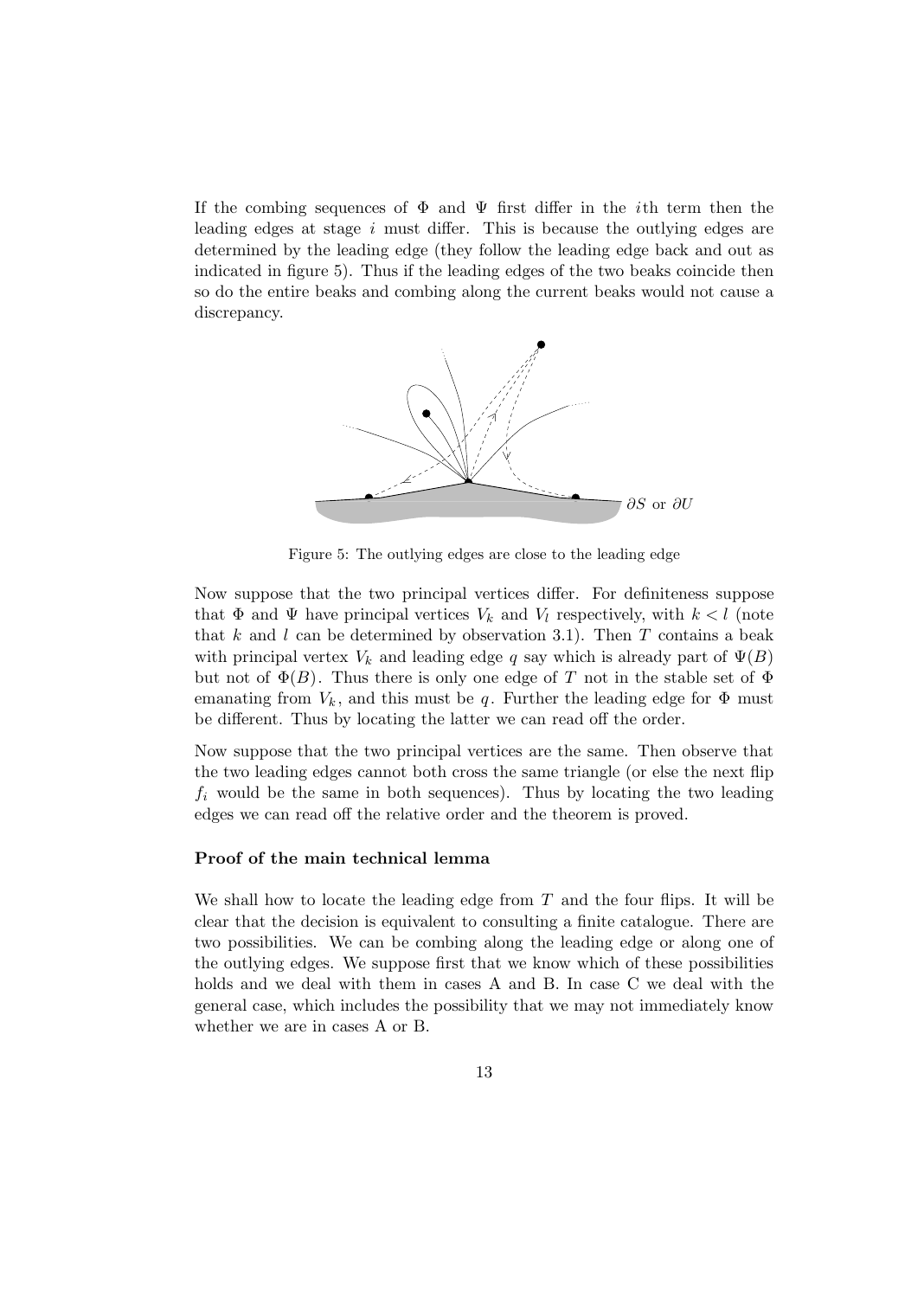## **Case A : combing along the leading edge**

By observation 3.1 we can read off the principal vertex,  $V$  say. Since we are combing along the leading edge, the first flip  $f_i$  is the flip of an edge  $\alpha$  such that there is a triangle A with vertex V and opposite edge  $\alpha$ . If there is only one such triangle, then the leading edge must cross this triangle and we have located it. However there are a number of situations where this triangle is not unique, the simplest of which is illustrated in figure 6. (In this and later diagrams the letter 'X' indicates that the triangulation is continued in some way in the marked region.)



Figure 6: Case A1 : standard ambiguity

There are two possible positions for the leading edge, labelled  $a$  and  $b$  in the figure. But if the leading edge is in position a then the second flip  $f_{i+1}$  must be edge 3 or 4 and in position  $b$  it must be 1 or 2. Thus we can resolve the ambiguity and locate the leading edge by inspecting the second flip.

There is a degenerate version of case A1, when edges 2 and 3 coincide, case A2 in figure 7. In this case edge 2 cannot be the second flip for either possible position of the leading edge, because otherwise the leading edge would selfintersect; thus if the leading edge is in position  $\alpha$  then the second flip must be edge 4, and in position b it must be 1.

Next come three bent versions, cases A3, A4 and A5 (figure 8). In case A3 the inner end of  $\alpha$  from case A1 coincides with V and in case A4 the outer end. In case A5 the outer end of  $\alpha$  from case A2 coincides with V. There is no case where the inner end from case  $A2$  coincides with  $V$  since this would produce a 2–gon.

In cases A3 and A4 the ambiguity is resolved exactly as in case A1, and in case A5 the ambiguity is resolved exactly as in case A2.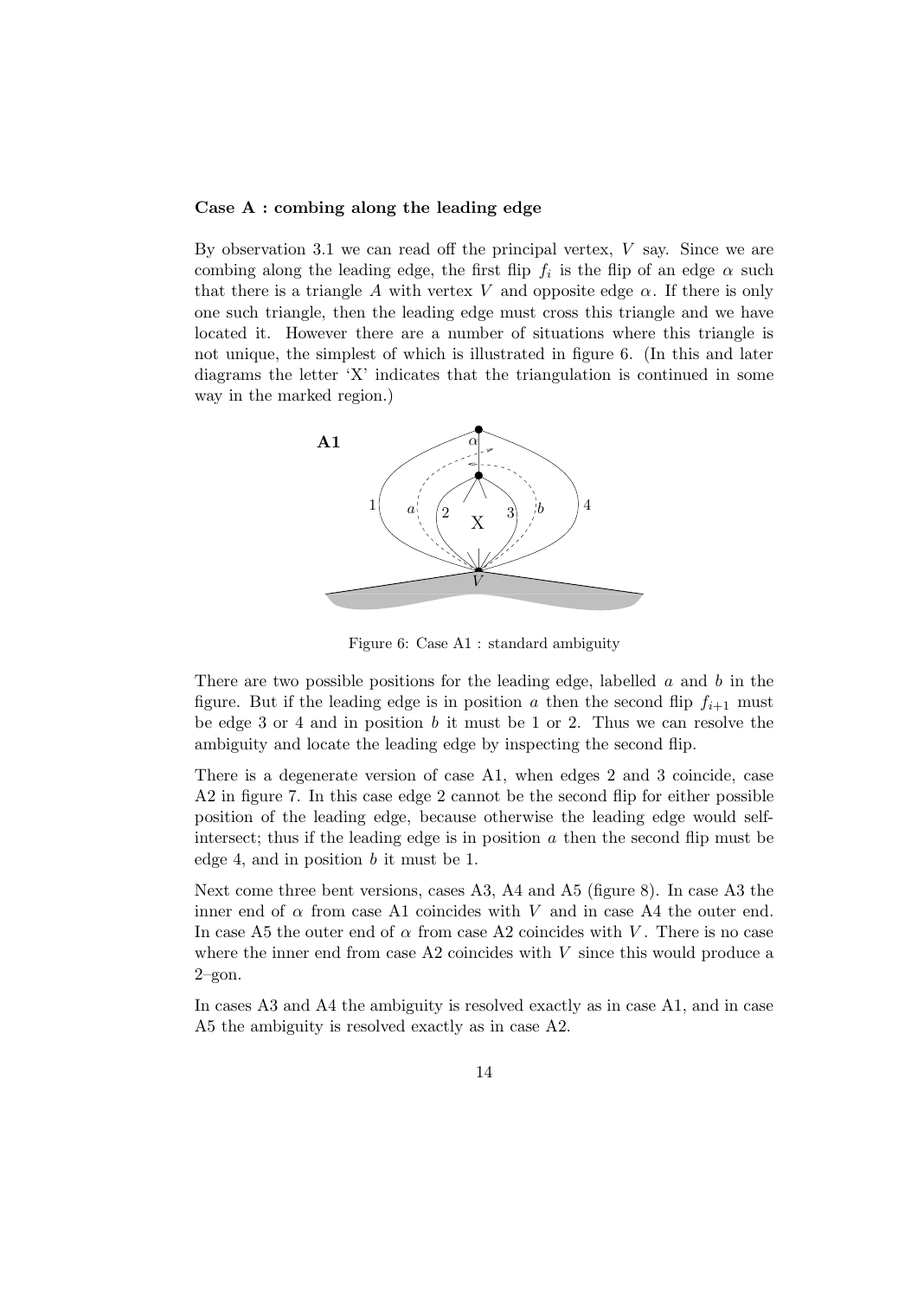

Figure7: Case A2 : degenerate version of case A1



Figure 8: Cases A3, A4 and A5 : bent version of A1 and A2

In case A6 (figure 9) both ends of  $\alpha$  from case A1 have been deformed to V (and the ambiguity is again resolved as in case A1) and finally to complete the catalogue of cases where two different triangles have the same vertex V and base  $\alpha$  we have included case A7 (figure 9). There is no position for the leading edge in case A7 so this case cannot occur; (the "two different" triangles are in fact the same triangle in two different guises).

#### **Case B : combing along an outlying edge**

We use the same notation as in case A: the principal vertex is  $V$  and the first flip  $f_i$  is the flip of an edge  $\alpha$ . This time however  $\alpha$  must have one endpoint at V (cf figure 5). First assume that  $\alpha$  is straight (ie not bent). Case B1 (figure 10) is the unambiguous case. This is the case where there are either  $\geq 2$  or no edges with vertex V trapped to the left of  $\alpha$  between  $\alpha$  and the stable set. The leading edge must be the next edge to the right of  $\alpha$ . Case B2 (figure 10) is the ambiguous case. This is the case where there is precisely one edge (labelled a) with vertex V trapped to the left of  $\alpha$  and the leading edge could be this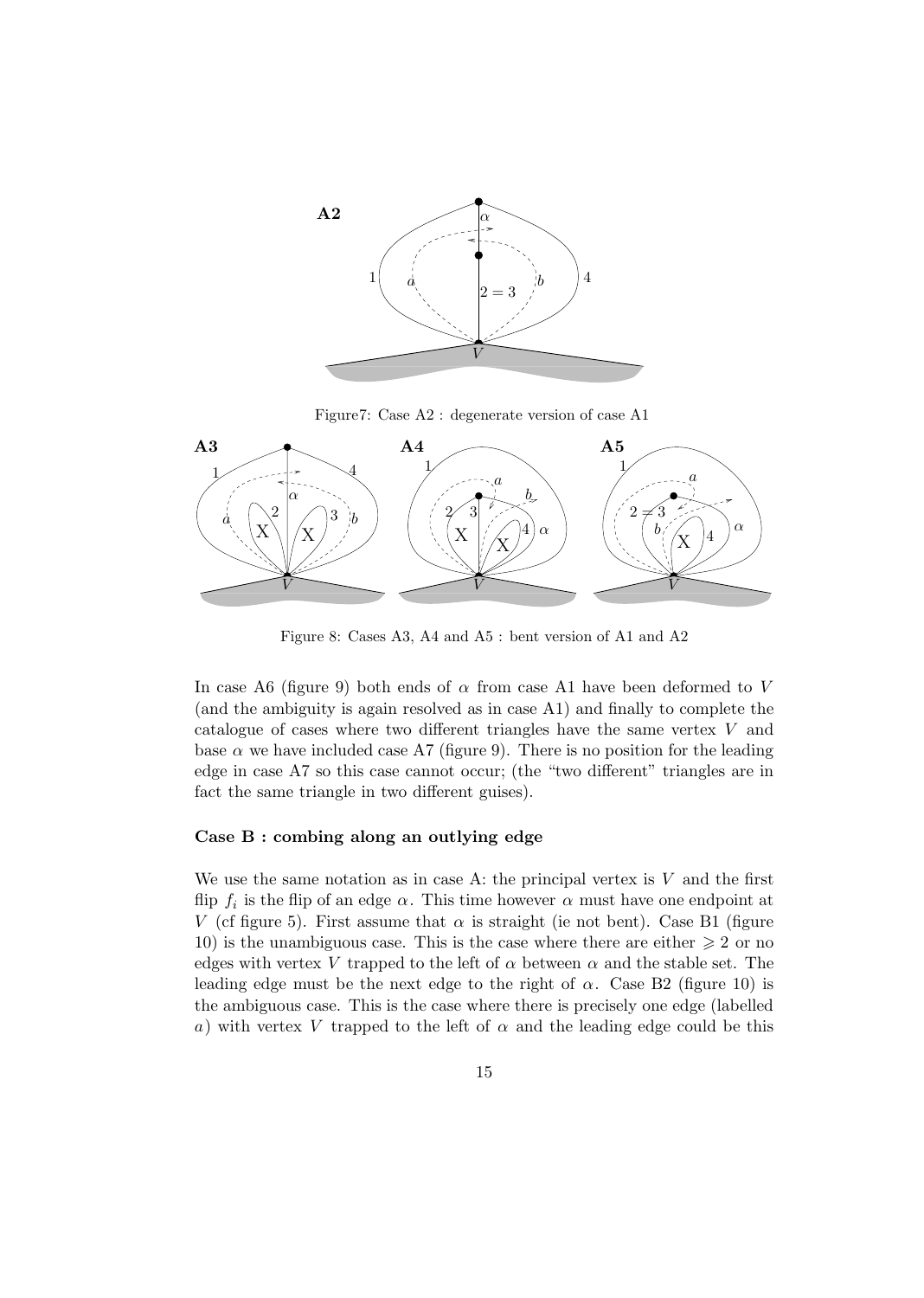

Figure 9: Cases A6 and A7 : very bent versions

edge ( $\alpha$  is flipped by the right outlying edge) or the edge labelled b to the right of  $\alpha$ , if such an edge exists (if not this case is also unambiguous: the leading edge is  $a$ ). However if  $b$  is the leading edge then the second flip is edge  $a$  (and vice-versa); thus the second flip resolves the ambiguity.



Figure 10: Cases B1 and B2 :  $\alpha$  straight

Next assume that  $\alpha$  is bent. In this case (figure 11) there are three possible positions for the leading edge, labelled a, b and c in the figure (case  $B3$ ) – note that a is possible only if there is precisely one edge to the left of  $\alpha$ , and that b and c are the next edges to the right of the two branches of  $\alpha$ , assuming that c exists. Assume first that there is at least one edge to the left of  $\alpha$ . If the leading edge is in positions  $a$  or  $c$ , then the second flip is of an edge inside  $\alpha$ , whilst in position b the second flip is outside. Thus the second flip distinguishes position  $b$ . Finally positions  $a$  and  $c$  are distinguished by the second flip (inside  $\alpha$  — the flip is next to the left side for a and next to the right side for c) except in the special case B4. Here there is just one edge b inside  $\alpha$ , which is the second flip for both positions a and c; however in this case the third flip  $f_{i+2}$  distingushes the cases (it is edge a for leading edge in position c and vice-versa).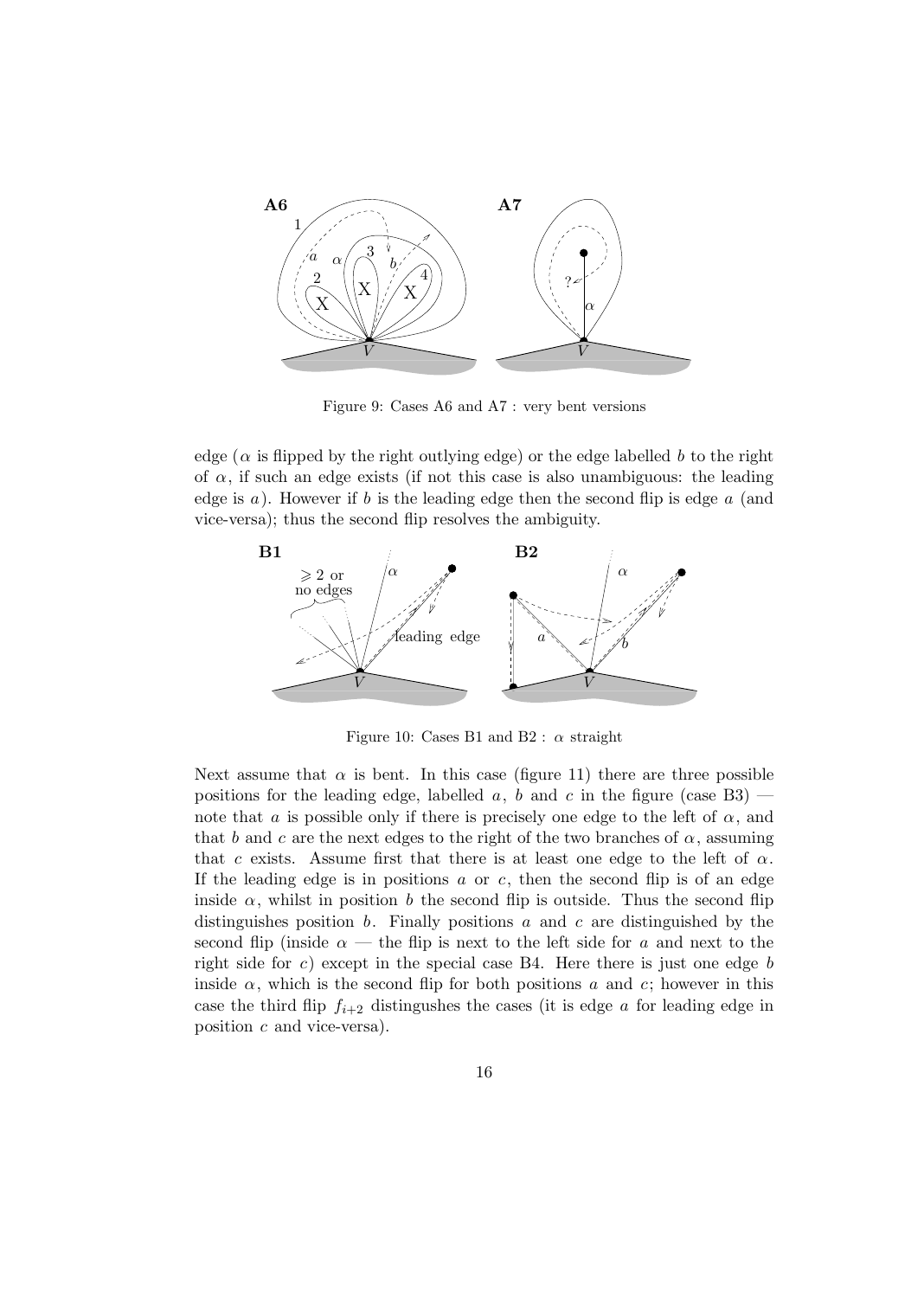

Figure 11: Cases B3 and B4 :  $\alpha$  bent, at least one edge to the left of  $\alpha$ 

Now assume that there are no edges to the left of  $\alpha$  (cases B5, B6 and B7 in figure 12). The possible positions for the leading edge are b and c (assuming c exists). Case B5 is the case when there are at least two edges inside  $\alpha$  to the right of b. In this case the second flip distingushes b and c; it is the edge closest to b (edge 1) if the leading edge is in position b and the edge closest to  $\alpha$  (edge 2) for c. Cases B6 and B7 show the special cases when there are one or no edges (respectively) inside  $\alpha$  to the right of b. In case B6 the third flip distingushes (it is  $b$  for position  $c$  and vice-versa) and in case B7 the second flip distingushes (it is again  $b$  for position  $c$  and vice-versa).



Figure 12: Cases B5, B6 and B7 :  $\alpha$  bent, no edges to the left of  $\alpha$ 

## **Case C : the general case**

Finally we turn to the general case. If the first flip  $f_i$  is caused by combing along the leading edge, then the edge  $\alpha$  which is flipped is an edge of a triangle A with opposite vertex the principal vertex V. If  $f_i$  is caused by combing along one of the outlying edges then  $\alpha$  has one endpoint at V. Thus unless  $\alpha$  satisfies both these conditions we can immediately decide whether we are in case A or B. However, if the triangle A is appropriately bent, it is possible for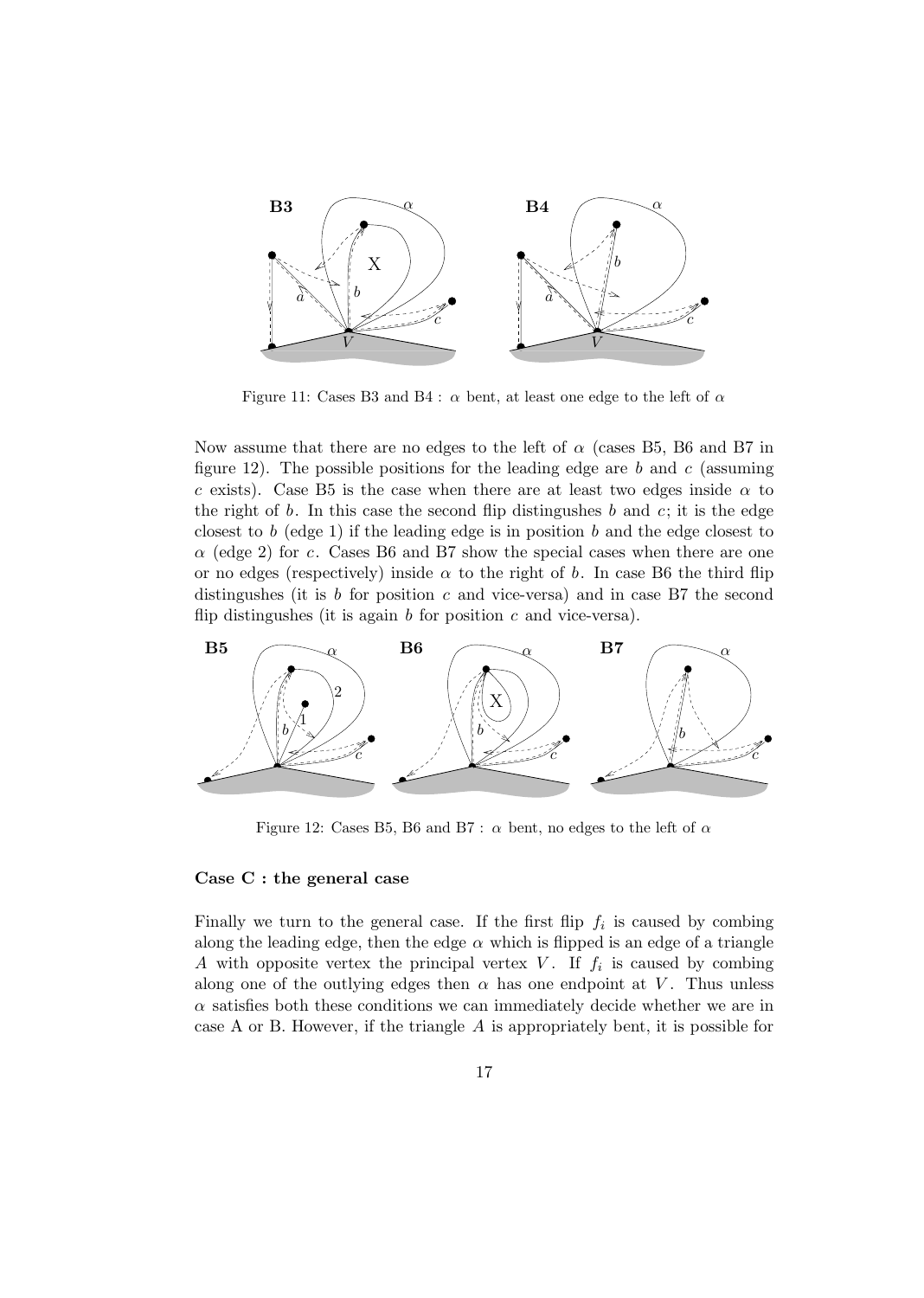$\alpha$  to satisfy both conditions. The three possible shapes are illustated in figure 13.



Figure 13: Case C : Three possible shapes for A

One of the edges of A other than  $\alpha$  must be bent. The possibilities are that  $\alpha$  is outside this bent edge (left in figure 13), inside (middle) or also bent (right  $-$  in this case  $\alpha$  can be any of the three edges of A). Before discussing each of these cases in detail it is worth remarking that the ambiguous cases for combing the leading edge (cases A1 to A7) cannot occur here because in these cases it can be checked that there is no position for the leading edge so that an outlying edge will flip  $\alpha$ . Thus we never meet the case A ambiguity together with ambiguity between cases A and B.

We now discuss each of the three shapes in figure 13 in turn.

Figure 14 shows the two possible orientations for the case when  $\alpha$  is outside the bent edge of A. In case C1 the possible positions for the leading edge are a and b and the second flip distinguishes them (it is edge 2 for position b but not for  $a$ ). In case C2 the two possible positions for the leading edge are again  $a$  and  $b$  and the second flip for  $a$  is edge 1. This may also be the second flip



Figure 14: Cases C1 and C2 :  $\alpha$  outside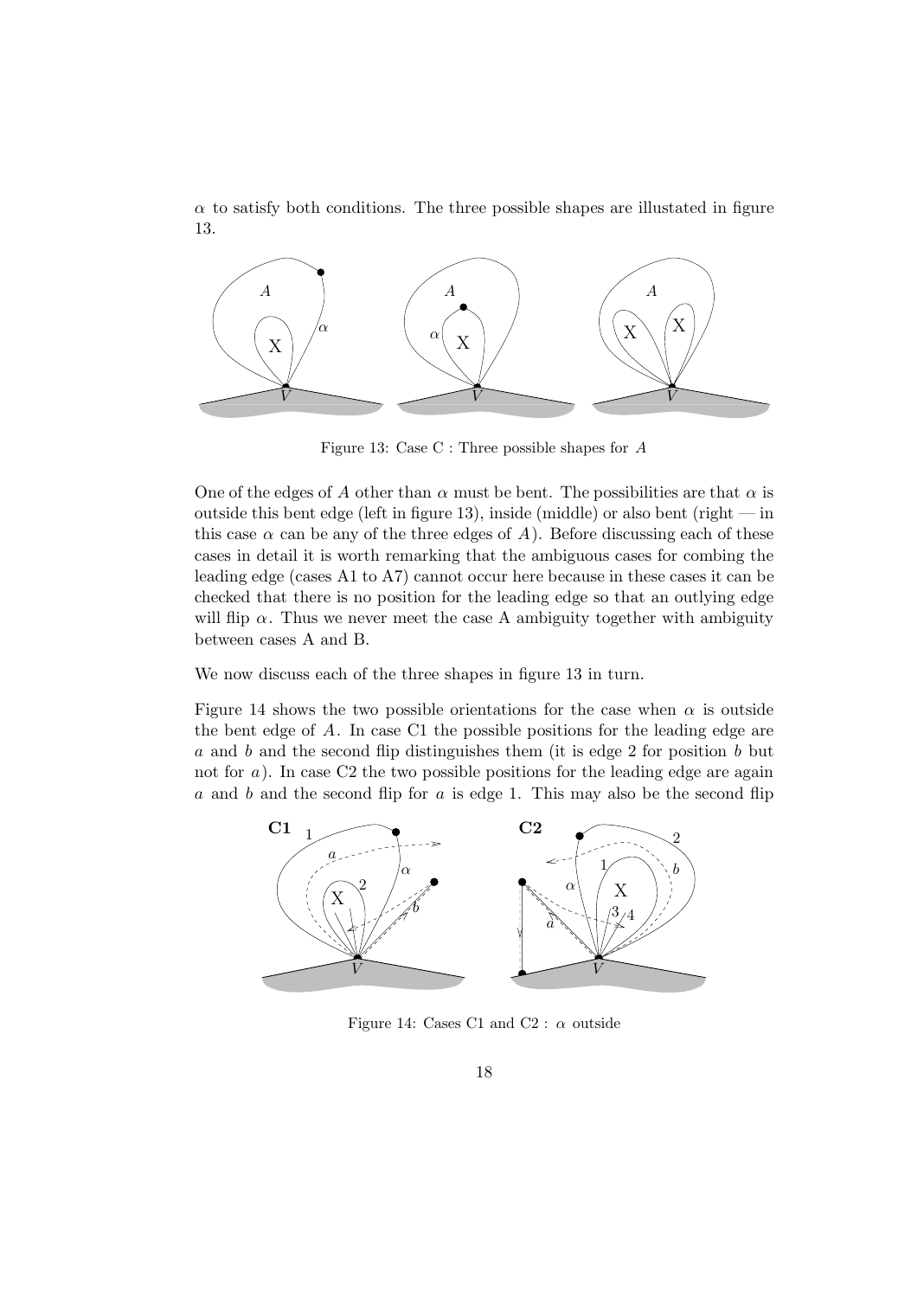for position  $b$  — in the case that b does not cross any more edges of T, but in this case the third flip distinguishes the two posibilities. It is the leftmost edge inside 1 (labelled 3) for a and the rightmost (labelled 4) for b. There is one special case (like case B4 above) when 3 and 4 coincide and this is case C3 shown in figure 15.



Figure 15: Case C3 : the worst case

In case C3 the leading edge in position  $b$  does not cross any more edges of  $T$ and the first three flips for position  $a$  and  $b$  coincide. However the fourth flip distinguishes the cases — it is a for position b and 2 for position a. This case (and the bent version, case C9 below) is the only case when it is necessary to inspect the fourth flip  $f_{i+3}$ .

Figure 16 shows the only possible orientation for the case when  $\alpha$  is inside the bent edge of A (the middle case in figure 13). Case C4 shows the general case, and case  $C5$  the special case when the leading edge in position  $a$  coincides with edge 2. In both cases the second flip distinguishes — it is 1 for leading edge in position  $a$ , but not in position  $b$ .



Figure 16: Cases C4 and C5 :  $\alpha$  inside

Figure 17 shows the two possibilities for the totally bent case (the right hand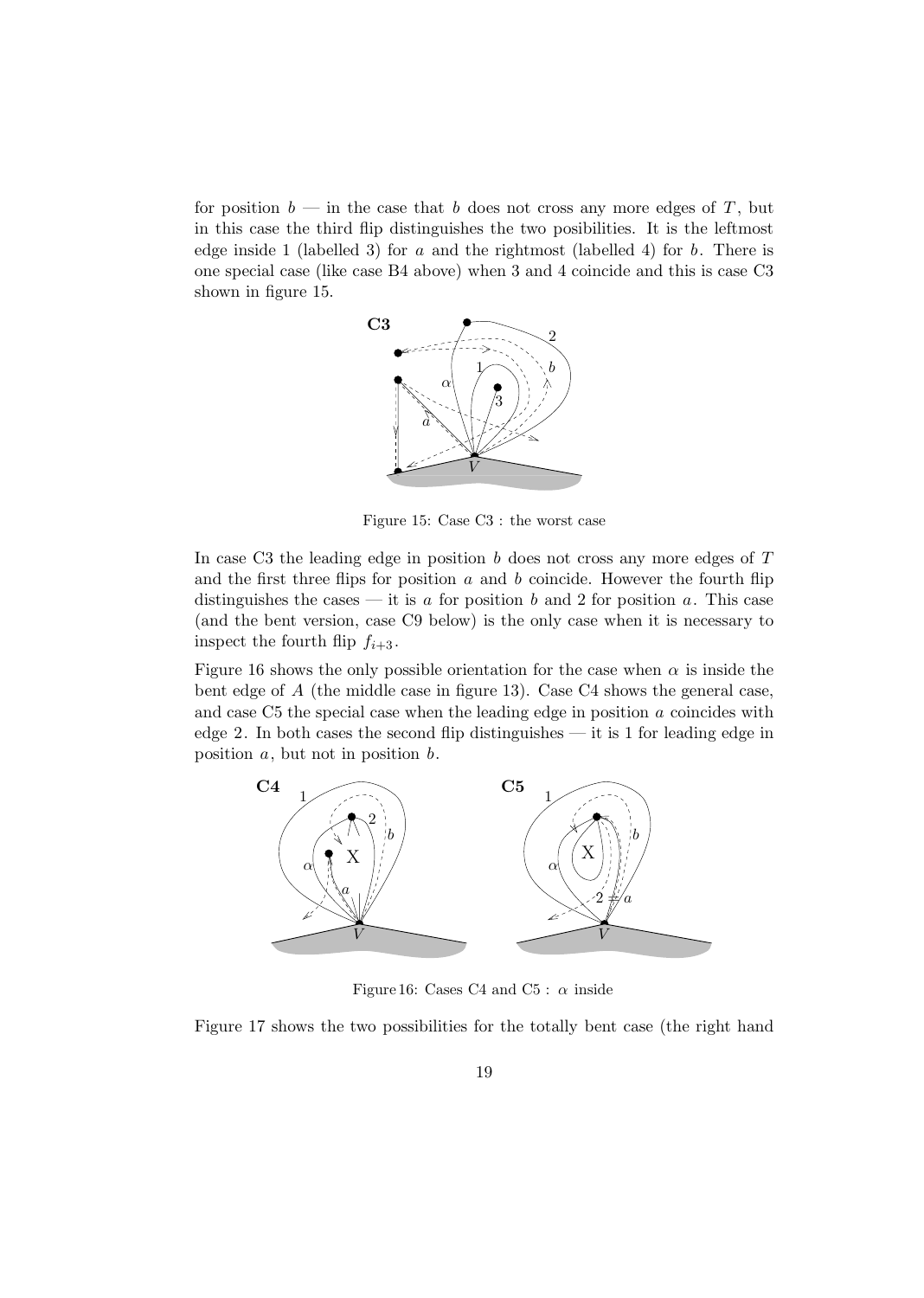case of figure 13) when  $\alpha$  is inside. In both cases the second flip distinguishes the possible positions for the leading edge — in case C6 it is 1 for position  $a$ but not for  $b$ , and in case C7 it is 2 for position  $b$  but not for  $a$ .



Figure 17: Cases C6 and C7 :  $\alpha$  bent and inside

Finally case C8, figure 18, shows the last possibility for the totally bent case when  $\alpha$  is outside. In this case there are three possible positions for the leading edge (labelled  $a, b$  and  $c$ ). The second flip detects  $c$  (the flip is 2 for  $c$  but not for  $a$  and  $b$ ) and finally distinguishing between  $a$  and  $b$  is exactly the same as in case C2 above (indeed the figure is obtained from C2 by deforming the top end of  $\alpha$  round to the right to coincide with V). In particular there is a deformed copy of the worst case C3 (drawn as case C9) with identical analysis.



Figure 18: Cases C8 and C9 :  $\alpha$  bent and outside